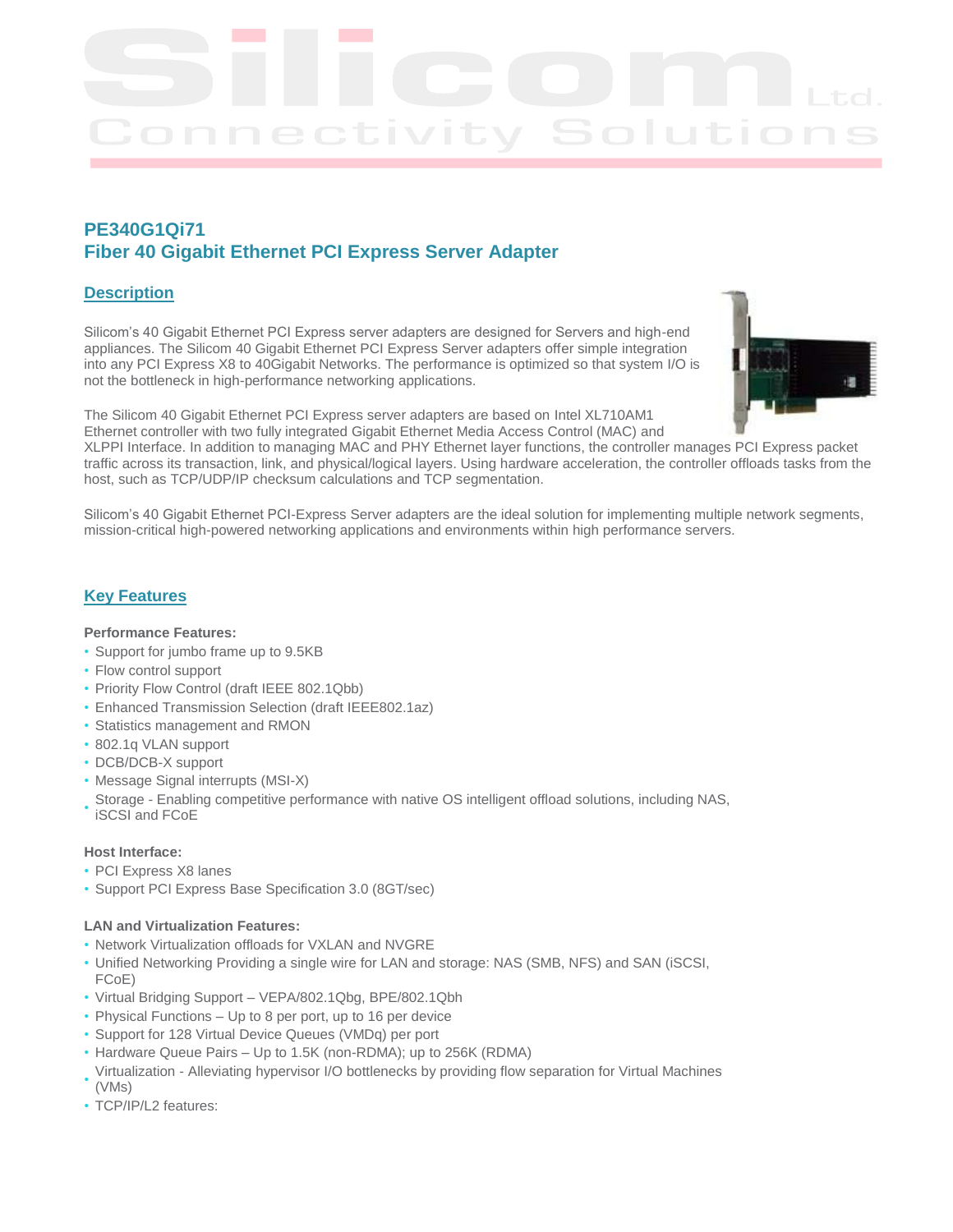- Receive Side Scaling (RSS)
- Large Send Offload (LSO)
- TCP/UDP/IP/SCTP Checksum Offload
- IPV4, IPV6

## **Technical Specifications**

## **QX4: QSFP+ 40Gigabit Ethernet Technical Specifications Adapters:**

| factor Pluggable) supports:                                           | QSFP+ (Quad Small Form-   XLPPI interfaces supports 40GBase-R PCS and 40 Gigabit PMA in order to<br>connect with QSFP+ to 40GBase-SR4 / 40GBase-LR4 / 40G Direct Attach<br>Cable |
|-----------------------------------------------------------------------|----------------------------------------------------------------------------------------------------------------------------------------------------------------------------------|
| <b>IEEE Standard / Network</b><br>topology:<br>with 40GBase-SR4 QSFP+ | Fiber 40 Gigabit Ethernet, 40 GBASE-SR4 (850 nm LAN PHY).                                                                                                                        |
| <b>IEEE Standard / Network</b><br>topology:<br>with 40GBase-LR4 QSFP+ | Fiber 40 Gigabit Ethernet, 40 GBASE-LR4 (1310 nm LAN PHY)                                                                                                                        |

# **QS41: Fiber 40GBASE-SR4 Ethernet Technical Specifications:**

| <b>IEEE Standard / Network</b><br>topology: | Fiber 40 Gigabit Ethernet, 40 GBASE-SR4<br>(840 to 860 nm LAN PHY).<br>IEEE 802.3ba |
|---------------------------------------------|-------------------------------------------------------------------------------------|
| Data Transfer Rate:                         | 10.5 GBd per lane                                                                   |
| <b>Cables and Operating</b><br>distance:    | 50um, (OM3) 2000 MHz*Km, 0.5 to 100 m<br>50um, (OM4) 4700 MHz*Km, 0.5 to 150 m      |
| <b>Output Transmit Power:</b>               | Maximum: 2.4 dBm per lane<br>Minimum: -7.6 dBm per lane                             |
| <b>Optical Receive Sensitivity:</b>         | Minimum: -5.4 dBm                                                                   |
| <b>Maximum Input Power:</b>                 | Maximum: 2.4 dBm                                                                    |

# **QS43: Fiber 40GBASE-SR4 Ethernet Technical Specifications:**

| <b>QL4: Fiber 40GBASE-LR4 Ethernet Technical Specifications:</b> |                                                                                   |  |
|------------------------------------------------------------------|-----------------------------------------------------------------------------------|--|
| <b>Maximum Input Power:</b>                                      | Maximum: 2.4 dBm                                                                  |  |
| <b>Optical Receive Sensitivity:</b>                              | Minimum -7.5dBm                                                                   |  |
| <b>Output Transmit Power:</b>                                    | Maximum: 0.5 dBm per lane<br>Minimum: -7.5 dBm per lane                           |  |
| <b>Cables and Operating</b><br>distance:                         | 50um, (OM3) 1500 MHz*Km, 0.5 to 300 m<br>50um, (OM4) 3500 MHz*Km, 0.5 to 400 m    |  |
| Data Transfer Rate:                                              | 10.5 GBd per lane                                                                 |  |
| <b>IEEE Standard / Network</b><br>topology:                      | Fiber 40Gigabit Ethernet, 40GBASE-SR4<br>(840 to 860 nm LAN PHY).<br>IEEE 802.3ba |  |
|                                                                  |                                                                                   |  |

| <b>IEEE Standard / Network</b> | Fiber 40 Gigabit Ethernet, 40 GBASE-LR4 |
|--------------------------------|-----------------------------------------|
| topology:                      | $(1264.5$ nm — 1277.5nm;                |
|                                | $1284.5$ nm – 1297.5nm ;                |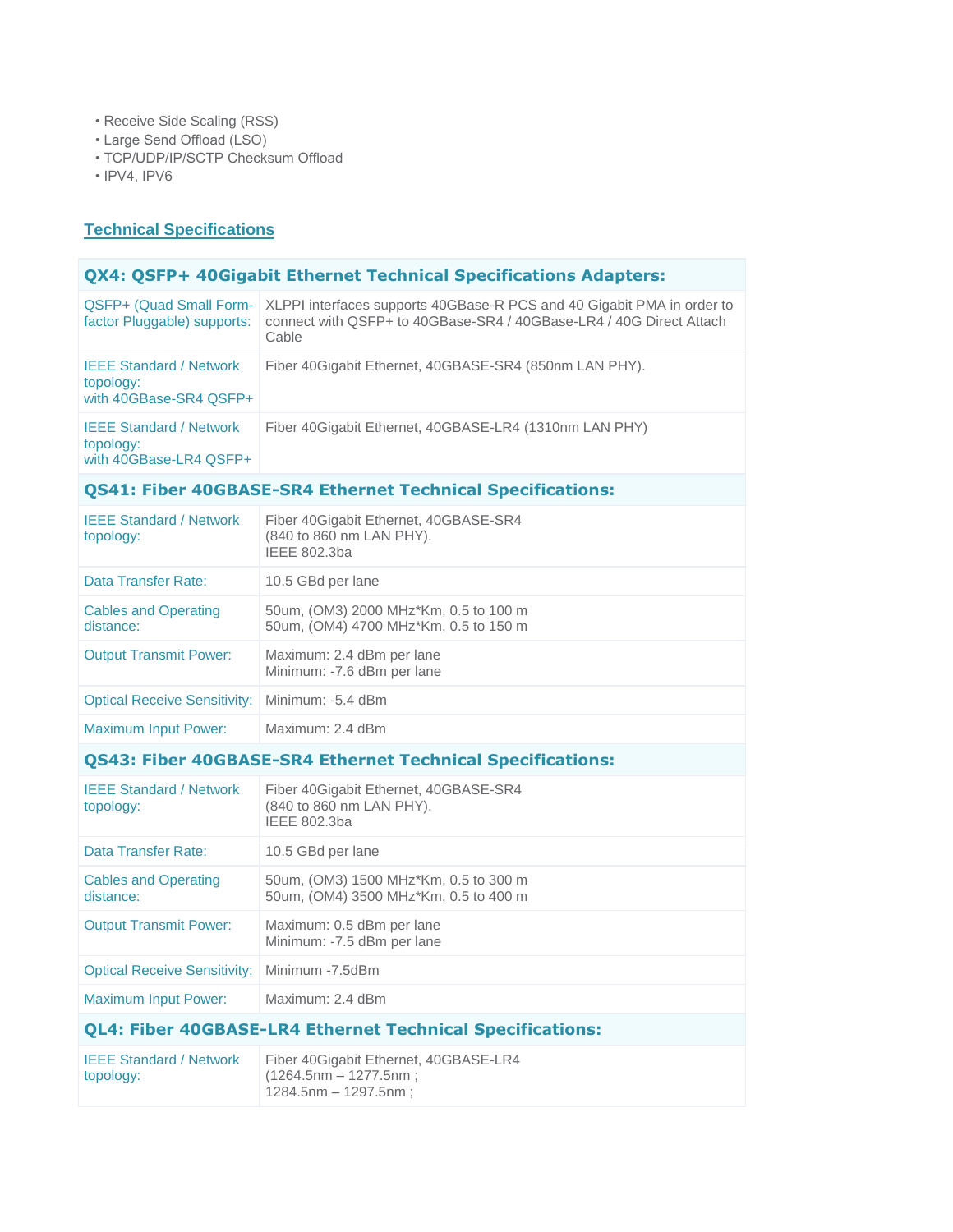|                                          | $1304.5$ nm $- 1317.5$ nm :<br>1324.5nm - 1337.5nm LAN PHY).<br>IEEE 802.3ba                                                                                                                                                                                                                                                                                                                                                                                    |  |
|------------------------------------------|-----------------------------------------------------------------------------------------------------------------------------------------------------------------------------------------------------------------------------------------------------------------------------------------------------------------------------------------------------------------------------------------------------------------------------------------------------------------|--|
| Data Transfer Rate:                      | 10.3125 GBd per lane                                                                                                                                                                                                                                                                                                                                                                                                                                            |  |
| <b>Cables and Operating</b><br>distance: | SMF-28, 10Km                                                                                                                                                                                                                                                                                                                                                                                                                                                    |  |
| <b>Output Transmit Power:</b>            | Maximum: 2.3 dBm per lane<br>Minimum: -7.0dBm per lane                                                                                                                                                                                                                                                                                                                                                                                                          |  |
| <b>Optical Receive Sensitivity:</b>      | Maximum: -9.6 dBm                                                                                                                                                                                                                                                                                                                                                                                                                                               |  |
| <b>Maximum Input Power:</b>              | Maximum: 2.3 dBm                                                                                                                                                                                                                                                                                                                                                                                                                                                |  |
| <b>Operating Systems Support</b>         |                                                                                                                                                                                                                                                                                                                                                                                                                                                                 |  |
| Operating system support:                | Windows<br>Linux                                                                                                                                                                                                                                                                                                                                                                                                                                                |  |
| <b>General Technical Specifications</b>  |                                                                                                                                                                                                                                                                                                                                                                                                                                                                 |  |
| Interface Standard:                      | PCI-Express Base Specification Revision 3.0 (8 GT/sec)                                                                                                                                                                                                                                                                                                                                                                                                          |  |
| <b>Board Size:</b>                       | 167.6mm X 64.38mm(6.600" X 2.535")<br>PCB thickness is 0.062 inch                                                                                                                                                                                                                                                                                                                                                                                               |  |
| <b>PCI Express Card Type:</b>            | X8 Lane                                                                                                                                                                                                                                                                                                                                                                                                                                                         |  |
| <b>PCI Express Voltage</b>               | $+12V + 8%$                                                                                                                                                                                                                                                                                                                                                                                                                                                     |  |
| <b>PCI Connector:</b>                    | X8 Lane                                                                                                                                                                                                                                                                                                                                                                                                                                                         |  |
| Controller:                              | Intel XL710AM1                                                                                                                                                                                                                                                                                                                                                                                                                                                  |  |
| Holder:                                  | Metal Bracket                                                                                                                                                                                                                                                                                                                                                                                                                                                   |  |
| Weight:                                  | 130gr (4.568 oz)                                                                                                                                                                                                                                                                                                                                                                                                                                                |  |
| Power Consumption - QX4:                 | 3.600W                                                                                                                                                                                                                                                                                                                                                                                                                                                          |  |
| <b>Power Consumption -</b><br>QS43:      | 4.680W                                                                                                                                                                                                                                                                                                                                                                                                                                                          |  |
| Power Consumption - QL4: 6.600W          |                                                                                                                                                                                                                                                                                                                                                                                                                                                                 |  |
| <b>Operating Humidity:</b>               | 0%-90%, non-condensing                                                                                                                                                                                                                                                                                                                                                                                                                                          |  |
| <b>Operating Temperature:</b>            | $0^{\circ}$ C – 45 $^{\circ}$ C (32 $^{\circ}$ F – 113 $^{\circ}$ F)                                                                                                                                                                                                                                                                                                                                                                                            |  |
| Storage:                                 | $-40^{\circ}$ C $-65^{\circ}$ C ( $-40^{\circ}$ F $-149^{\circ}$ F)                                                                                                                                                                                                                                                                                                                                                                                             |  |
| <b>EMC Certifications:</b>               | FCC Part 15, Subpart B Class A<br><b>Conducted Emissions</b><br><b>Radiated Emissions</b><br>CE EN 55022: 1998 Class A Amendments A1: 2000; A2: 2003<br><b>Conducted Emissions</b><br><b>Radiated Emissions</b><br>CE EN 55024: 1998 Amendments A1: 2000; A2: 2003<br>Immunity for ITE Amendment A1: 2001<br>CE EN 61000-3-2 2000, Class A<br><b>Harmonic Current Emissions</b><br>CE EN 61000 3-3 1995, Amendment A1: 2001<br>Voltage Fluctuations and Flicker |  |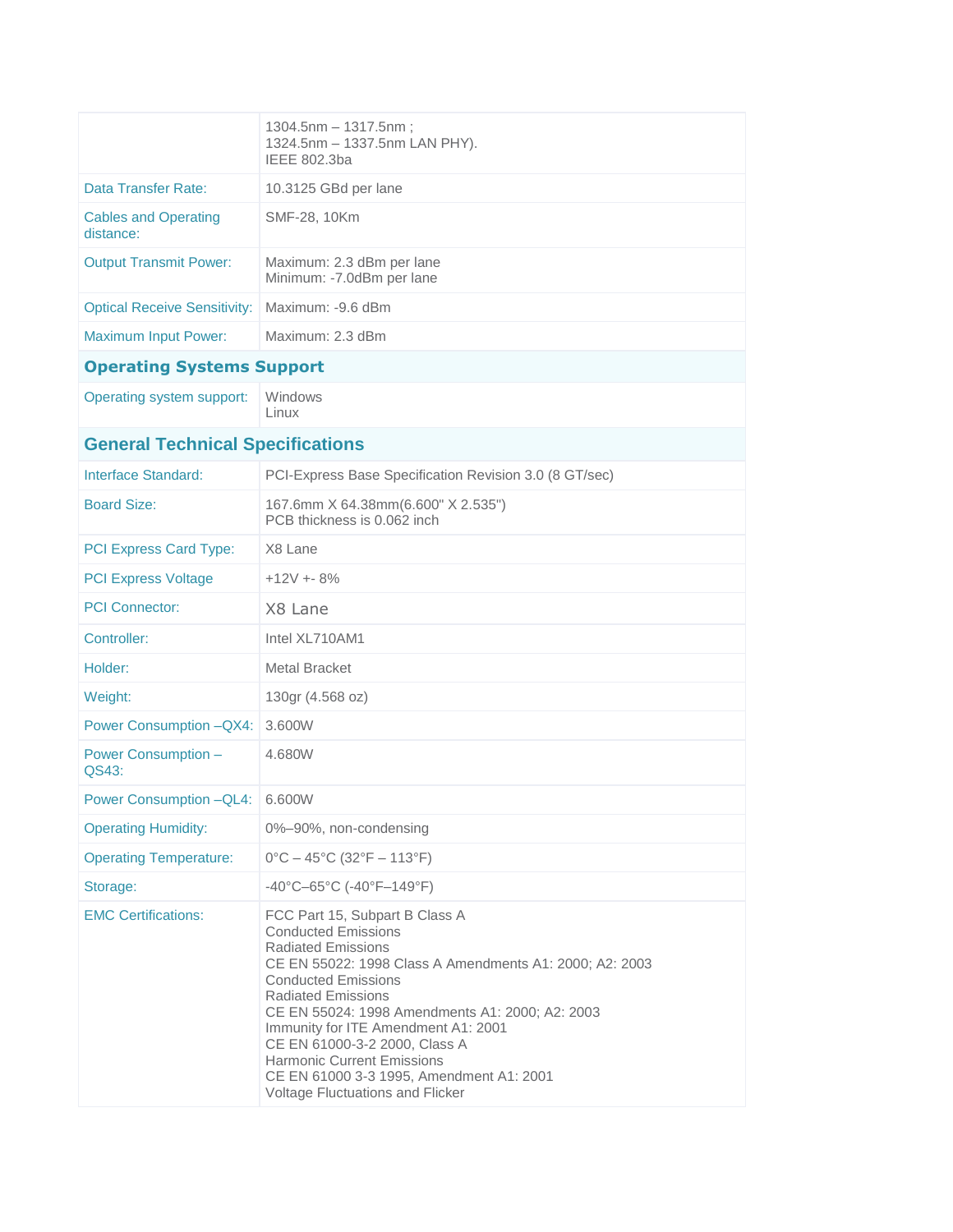|                       | CE IEC 6100-4-2: 1995<br>ESD Air Discharge 8kV. Contact Discharge 4kV.<br>CE IEC 6100-4-3:1995<br>Radiated Immunity (80-1000Mhz), 3V/m 80% A.M. by 1kHz<br>CE IEC 6100-4-4:1995<br>EFT/B: Immunity to electrical fast transients 1kV Power<br>Leads, 0.5Kv Signals Leads<br>CE IEC 6100-4-5:1995<br>Immunity to conductive surges COM Mode; 2kV,<br>Dif. Mode 1kV<br>CE IEC 6100-4-6:1996<br>Conducted immunity (0.15-80 MHz) 3VRMS 80% A.M.<br>By 1kHz<br>CE IEC 6100-4-11:1994<br>Voltage Dips and Short Interruptions<br>V reduc >95%, 30% >95% Duration 0.5per, 25per, 250per |
|-----------------------|-----------------------------------------------------------------------------------------------------------------------------------------------------------------------------------------------------------------------------------------------------------------------------------------------------------------------------------------------------------------------------------------------------------------------------------------------------------------------------------------------------------------------------------------------------------------------------------|
| MTBF*:                | 201 (Years)<br>*According to Telcordia SR-332 Issue 1<br>Environmental condition $-G_B$ (Ground, Fixed, Controlled). Ambient<br>temperature - 25°C. Temperature rise of 10°C above the system ambient<br>temperature was assumed for the cards components                                                                                                                                                                                                                                                                                                                         |
| <b>LEDs</b>           |                                                                                                                                                                                                                                                                                                                                                                                                                                                                                                                                                                                   |
| LED <sub>s</sub> :    | Link/Act 40G: Turns on Green, Blink on Activity<br>(KINGBRIGHT, P/N KPHHS-1005CGCK, or compatible. I <sub>d</sub> : 574 nm)                                                                                                                                                                                                                                                                                                                                                                                                                                                       |
| <b>LEDs</b> location: | LED is located on the PCB, visible via lightpipe holes in the metal bracket<br>holder                                                                                                                                                                                                                                                                                                                                                                                                                                                                                             |
| Connectors:           | $(1)$ QSFP+ cage: MOLEX, P/N 75586-0010, or compatible.                                                                                                                                                                                                                                                                                                                                                                                                                                                                                                                           |

# **Order Information**

| <b>P/N</b>       | <b>Description</b>                                                      | <b>Notes</b>                                                                                                           |
|------------------|-------------------------------------------------------------------------|------------------------------------------------------------------------------------------------------------------------|
| PE340G1Qi71-QS41 | Fiber (SR4) 40 Gigabit<br><b>Ethernet PCI Express</b><br>Server Adapter | X8 Gen3, Based on Intel<br>XL710AM1, on board support for<br>Fiber SR4 up to length 100m on<br>OM3 MMF, RoHS compliant |
| PE340G1Qi71-QS43 | Fiber (SR4) 40 Gigabit<br><b>Ethernet PCI Express</b><br>Server Adapter | X8 Gen3, Based on Intel<br>XL710AM1, on board support for<br>Fiber SR4 300m on OM3 MMF,<br>RoHS compliant              |
| PE340G1Qi71A-QL4 | Fiber (LR4) 40 Gigabit<br><b>Ethernet PCI Express</b><br>Server Adapter | X8 Gen3, Based on Intel<br>XL710AM1, on board support for<br>Fiber LR4, RoHS compliant                                 |
| PE340G1Qi71-QX4  | QSFP+ 40 Gigabit<br><b>Ethernet PCI Express</b><br>Server Adapter       | X8 Gen3, Based on Intel<br>XL710AM1, on board support for<br>QSFP+, RoHS compliant                                     |
| PE340G1Qi71A-QX4 | QSFP+ 40 Gigabit<br><b>Ethernet PCI Express</b><br>Server Adapter       | X8 Gen3, Based on Intel<br>XL710AM1, on board support for<br>QSFP+ LR4, RoHS compliant                                 |